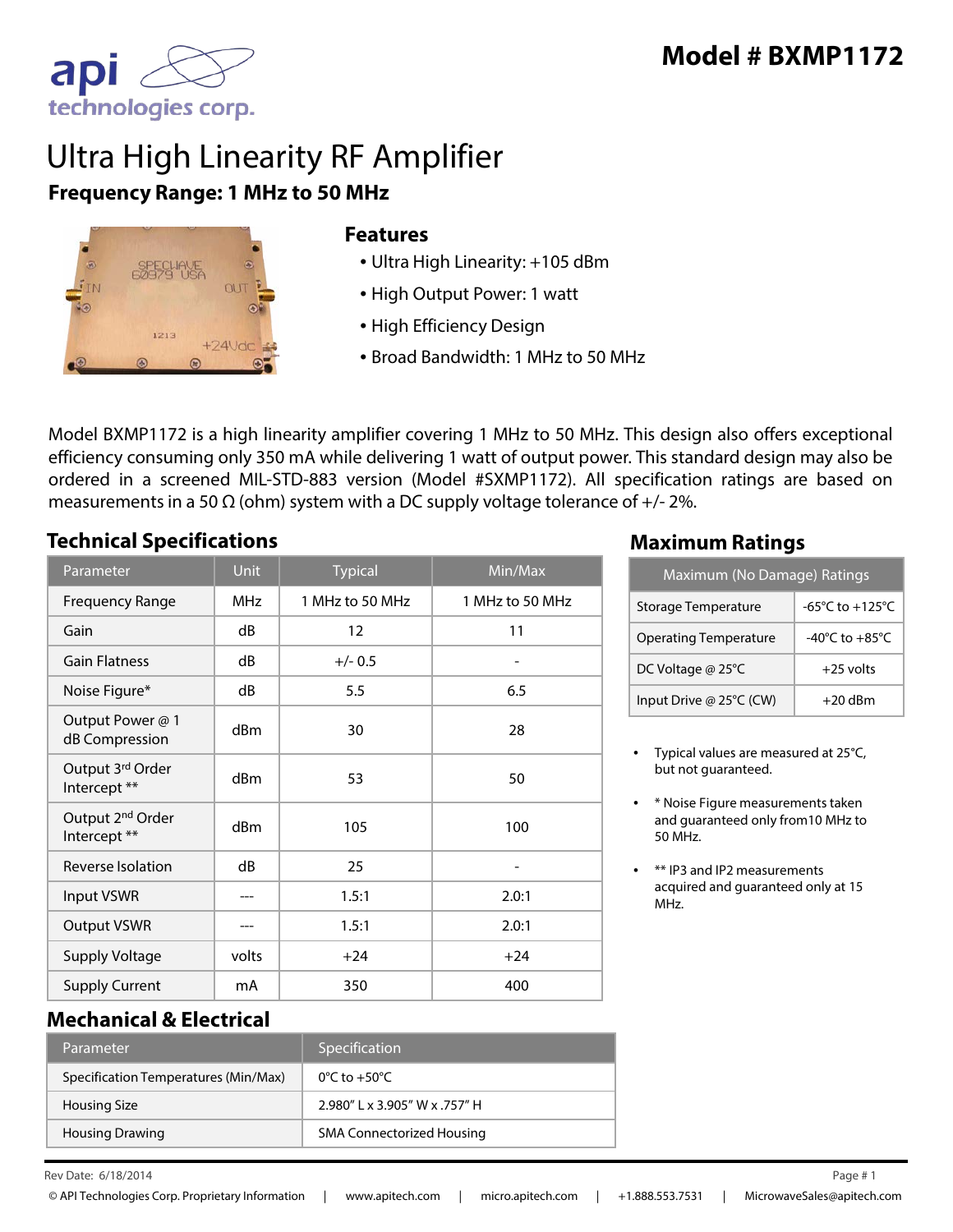## **Model # BXMP1172**

## **Typical Performance Graphs**





**Noise Figure (dB)**





#### **Reverse Isolation (dB)**